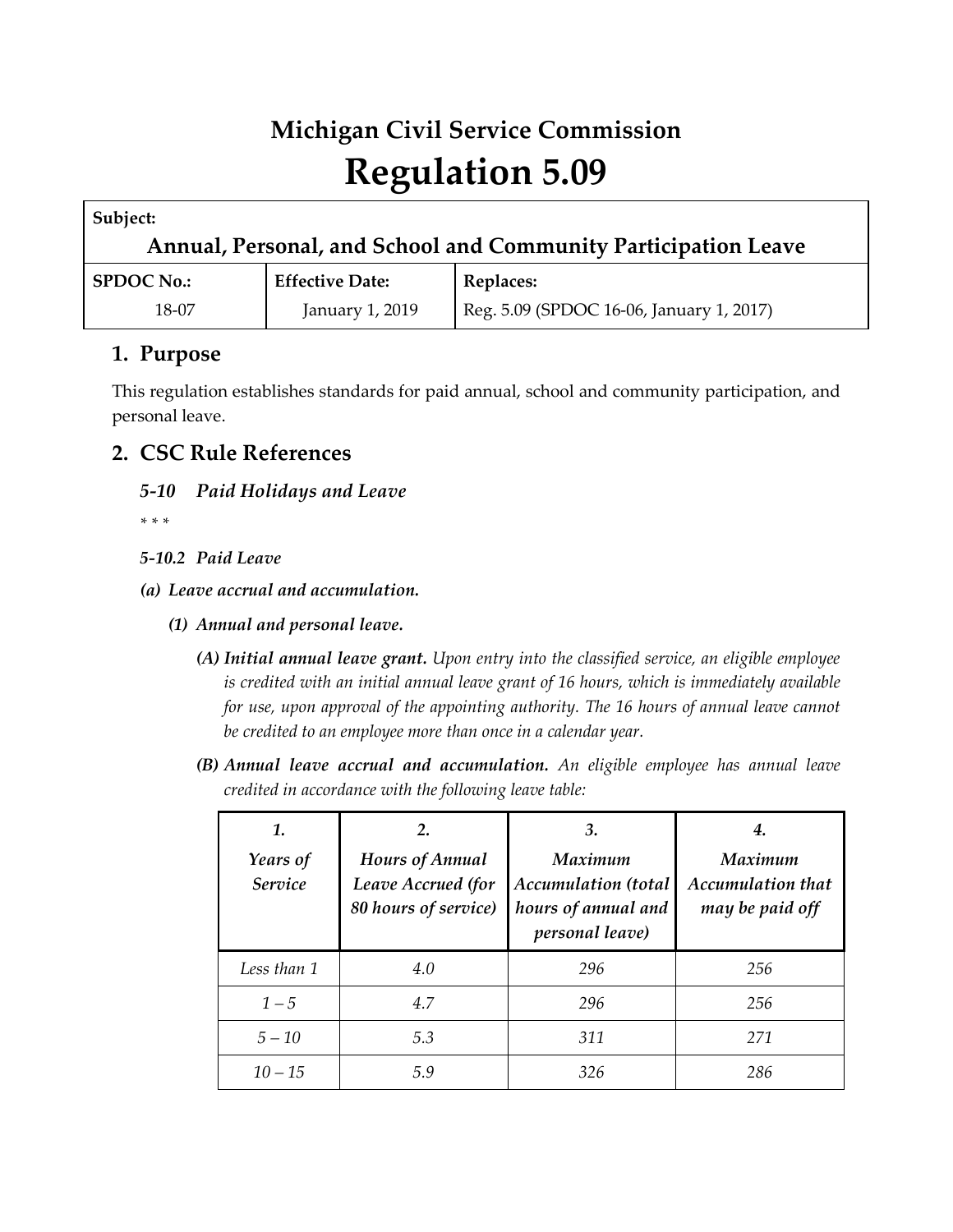| January 1, 2019 |              | Regulation 5.09: Annual, Personal, and School and Community<br><b>Participation Leave</b> |     |                          |     |  |
|-----------------|--------------|-------------------------------------------------------------------------------------------|-----|--------------------------|-----|--|
|                 | $15 - 20$    | 6.5                                                                                       | 341 | 301                      |     |  |
|                 | $20 - 25$    | 7.1                                                                                       | 346 | 306<br>316<br>316<br>316 |     |  |
|                 | $25 - 30$    | 7.7                                                                                       | 356 |                          |     |  |
|                 | $30 - 35$    | 8.4                                                                                       | 356 |                          |     |  |
|                 | $35 - 40$    | 9.0                                                                                       | 356 |                          |     |  |
|                 | $40 - 45$    | 9.6                                                                                       | 356 |                          | 316 |  |
|                 | 45 and above | 10.2                                                                                      | 356 |                          | 316 |  |

- *(C) Prorated annual leave. An employee paid for less than 80 hours in a biweekly pay period is entitled to a prorated amount of annual leave. Paid service in excess of 80 hours in a biweekly pay period is not counted.*
- *(D) Personal leave. In addition to annual leave, an eligible employee with at least 6 months of continuous satisfactory service on October 1 of each year is credited with 16 hours of personal leave.*
- *(E) Maximum accrual. An employee may accumulate credited annual and personal leave hours up to the combined maximum authorized in column 3 of the leave table in subsection (a)(1)(B). Any annual or personal leave hours earned above the maximum accrual cannot be credited and the hours are lost.*
- *(F) Maximum payoff. If any employee receives a payoff of all accumulated annual and personal leave hours, the maximum amount that may be paid off is the amount authorized in column 4 of the leave table in subsection (a)(1)(B). Any annual or personal*  leave hours accumulated above the maximum amount authorized in column 4 are lost if *not used before payoff.*
- *(2) School and community participation leave. An eligible employee who has completed 1,040 hours of satisfactory service is credited with 8 hours of school and community participation leave each October 1. School and community participation leave credits not used by the last pay period of the fiscal year are lost.*

*\* \* \** 

- *(b) Leave use and limitations.*
	- *(1) Crediting and use of annual, personal, and school and community participation leave credits. An employee is credited with annual, personal, and school and community participation leave in accordance with the compensation plan. An employee may use annual, personal, and school and community participation leave when approved by the appointing authority in accordance with the compensation plan.*

*\* \* \**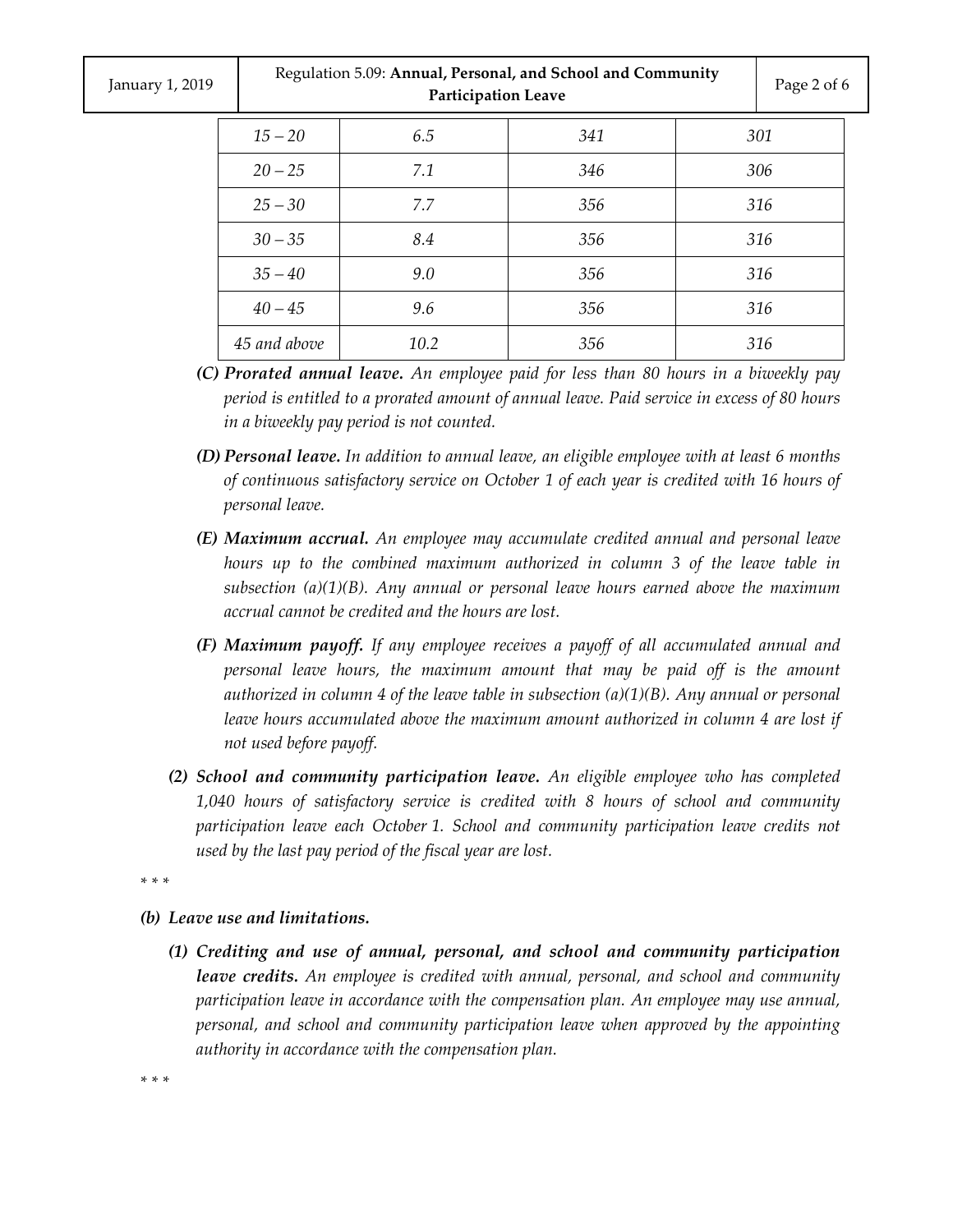- *(3) Other limitations. Annual, personal, school and community participation, and sick leave cannot be authorized, accumulated, or credited in excess of limits established in the compensation plan.*
- *(4) Special credit for annual leave and longevity. Solely for the purpose of annual leave and longevity credit, a career employee is allowed state service credit for the following:*
	- *(A) Service in a nonelective excepted or exempted position in a principal department, the legislature, or the supreme court, that immediately precedes entry or return to the classified service.*
	- *(B) Up to five years of honorable service in the armed forces of the United States completed*  before entry into the classified service. When an employee who has received additional *annual leave and longevity separates from the classified service and subsequently returns, military service previously credited is recognized as prior service, subject to requalification for the benefits of this rule.*

## **3. Standards**

### **A. Annual Leave.**

- 1. **Initial Grant.** Upon entering the classified service, a career employee is credited 16 hours of annual leave. An employee can only be credited an initial leave grant once per calendar year.
- 2. **Crediting and Accumulation.** A career employee accrues annual leave for each 80 hours in full pay status in accordance with the annual-leave table in rule 5-  $10.2(a)(1)(B)$ .
	- a. An employee accrues paid annual leave in accordance with both prior and currently continuous classified service upon completing 10,400 hours of currently continuous service.
	- b. Paid service over 80 hours in a biweekly pay period is not counted.
	- c. When paid service does not total 80 hours in a biweekly pay period, leave credits are prorated based on hours in pay status for that pay period.
	- d. Temporary layoff time is included in computing service hours for annual-leave credits.
	- e. Annual leave is credited at the end of each biweekly pay period.
	- f. Career employees eligible for special credit for unclassified or military service for annual leave under rule 5-10.2 must satisfy the standards and documentation requirements used for longevity under regulation 5.05.
	- g. An employee cannot accumulate annual-leave above the maximum accumulation in the annual-leave table, except for: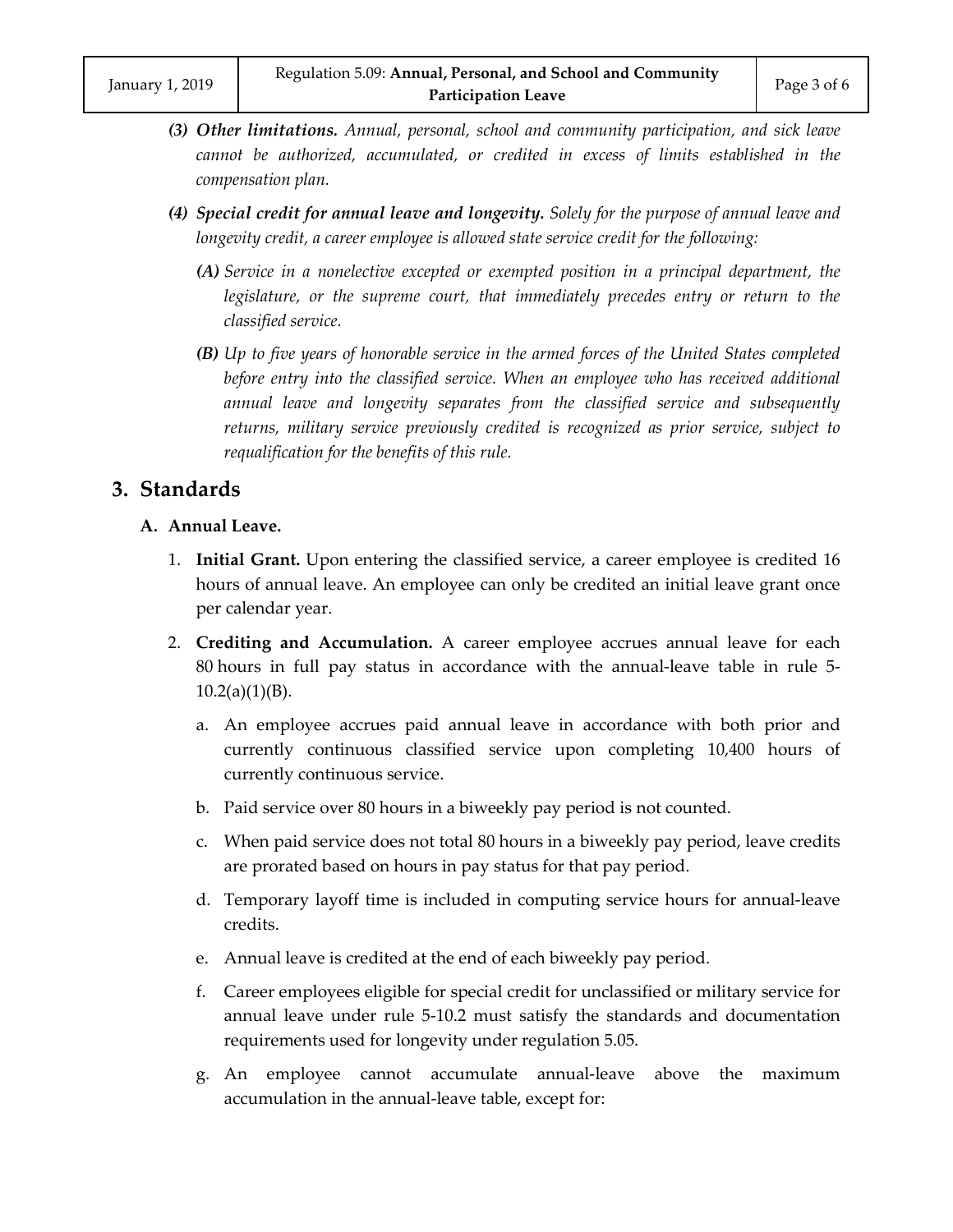- (1) An assaulted employee covered by PA 293 of 1975; PA 414 of 1976; PA 131 of 1978; or PA 452 of 1978.
- (2) An employee suspended or dismissed who is subsequently returned to employment with full service benefits.
- 3. **Use.**
	- a. An employee may use the initial grant of 16 hours immediately upon hire, with the appointing authority's prior approval.
	- b. Annual leave is only available in biweekly pay periods after the period when it is earned. Annual leave cannot be credited or used in anticipation of future accruals. Absent applicable accrued leave, compensation reductions for lost time are made for the pay period when the absence occurred.
	- c. An employee can only use annual leave with the appointing authority's prior approval, except that an employee can use accrued annual leave if insufficient sick leave exists to cover an absence for which sick leave is normally used. In this circumstance, the standards of regulation 5.10 on sick-leave use apply.
	- d. Annual leave cannot be used to extend employment.
	- e. An employee allowed annual-leave accumulation above the maximums under § 3.A.2.g has one year after returning to employment to reduce the balance below the maximum. After one year, any excess accrual is lost.
	- f. Consistent with operational needs, an appointing authority shall honor a seniority-based vacation for 2019 using annual leave approved under contractual provisions in 2018.
- 4. **Transfer of Leave.** An employee who moves from one state agency to another may transfer up to 80 hours of accrued annual leave. Annual leave above 80 hours may be transferred with the new appointing authority's approval. An employee is paid at the current pay rate for unused annual leave that is not transferred. This section does not apply to transfers from executive reorganizations.
- 5. **Layoff.** An employee separated by layoff, other than a temporary layoff, may freeze annual leave up to the accrued balance at layoff or be paid off up to the appropriate maximum payoff in the annual-leave table.
	- a. If the employee freezes annual leave, the balance is retained until the employee elects to be paid off or until the employee's recall rights expire, whichever occurs first. The payoff amount is calculated at the employee's last pay rate.
	- b. An employee who elects payoff for annual leave when separated by layoff may buy back annual leave upon recall, subject to the following conditions: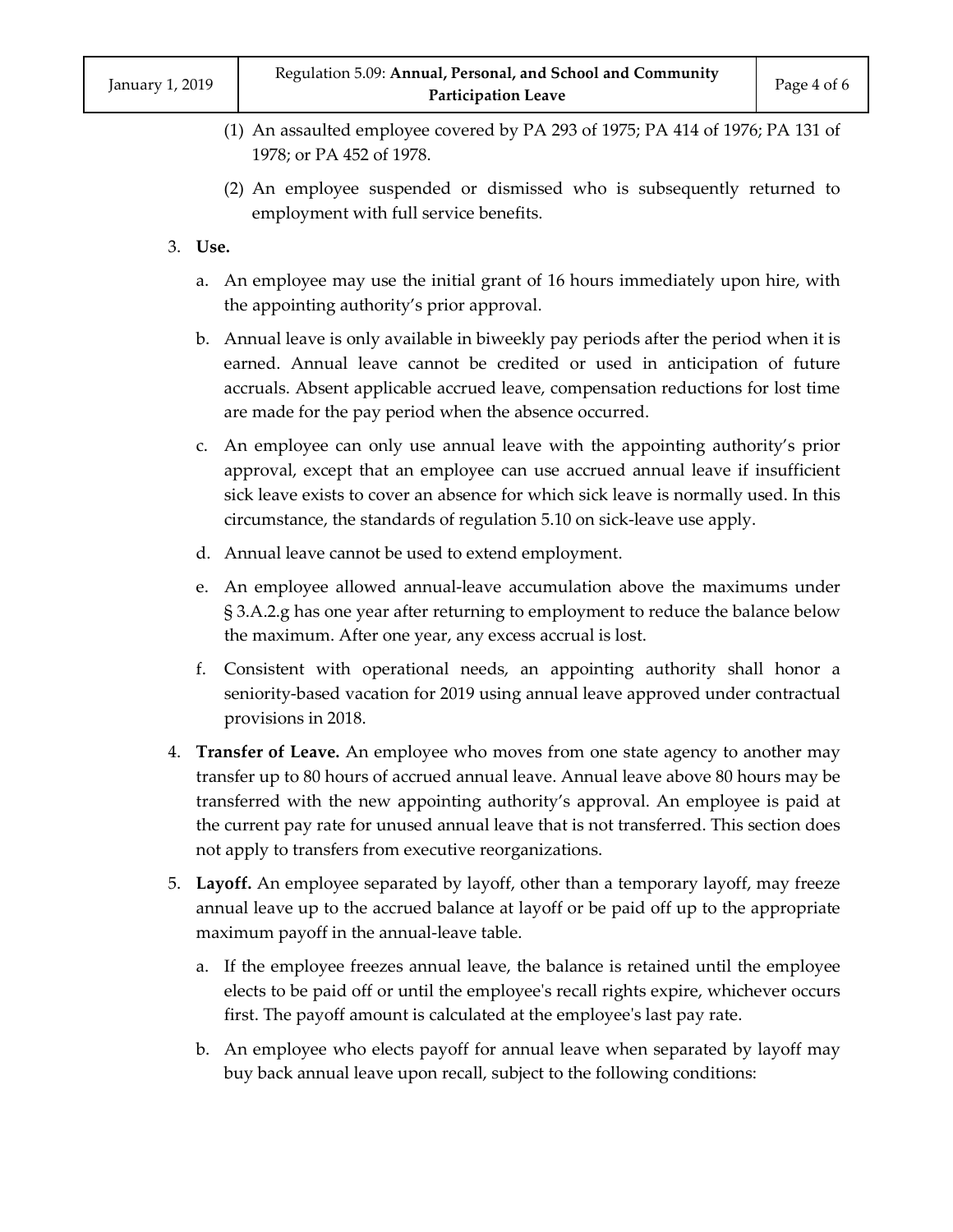- (1) An employee recalled to the agency from which laid off may buy back any portion of annual leave up to the amount paid off.
- (2) An employee appointed to a permanent position in a different agency while on a recall list may buy back up to 80 hours of any portion of annual leave that had been paid off.
- (3) An employee buys back the annual leave at the returning pay rate.
- (4) Any payment is made to the agency that made the original payoff.
- (5) This option may be exercised only once per recall and must be exercised during the first 13 pay periods of the recall.

### 6. **Payoff on Retirement, Death, or Separation.**

- a. When employment is terminated for any reason, the employee or beneficiary is paid the balance of unused annual leave at the employee's last pay rate.
- b. Payment for unused annual leave is limited to the applicable maximum in the annual-leave table. This includes employees permitted to accrue above the maximum under § 3.A.2.g.
- 7. **Deferred Hours.** Deferred-hour credits are administered in the same manner as annual leave.
- 8. **Annual-Leave Transfer.** A direct leave-transfer process and central leave bank are available for nonexclusively represented employees (NEREs) facing financial hardship due to serious injury or prolonged illness of the employee or the employee's dependent spouse, child, or parent.
	- a. **General Provisions.**
		- (1) An employee may receive a direct transfer of annual leave from employees in the same agency or through the central leave bank administered by DTMB Financial Services, if the receiving employee has (a) successfully completed the initial probationary period, (b) exhausted all leave credits, and (c) had the absence approved.
		- (2) An employee may receive a combined maximum donation of 240 hours per calendar year.
		- (3) Donations of annual leave by direct transfer or to the central leave bank are irrevocable and limited to a combined maximum of 40 hours per calendar year. Donations must be in increments of one hour.
		- (4) Donation to and receipt from direct leave transfer or the central leave bank require the appointing authority's approval on an OSE form.
		- (5) Unused donated annual leave is forwarded to the central leave bank.